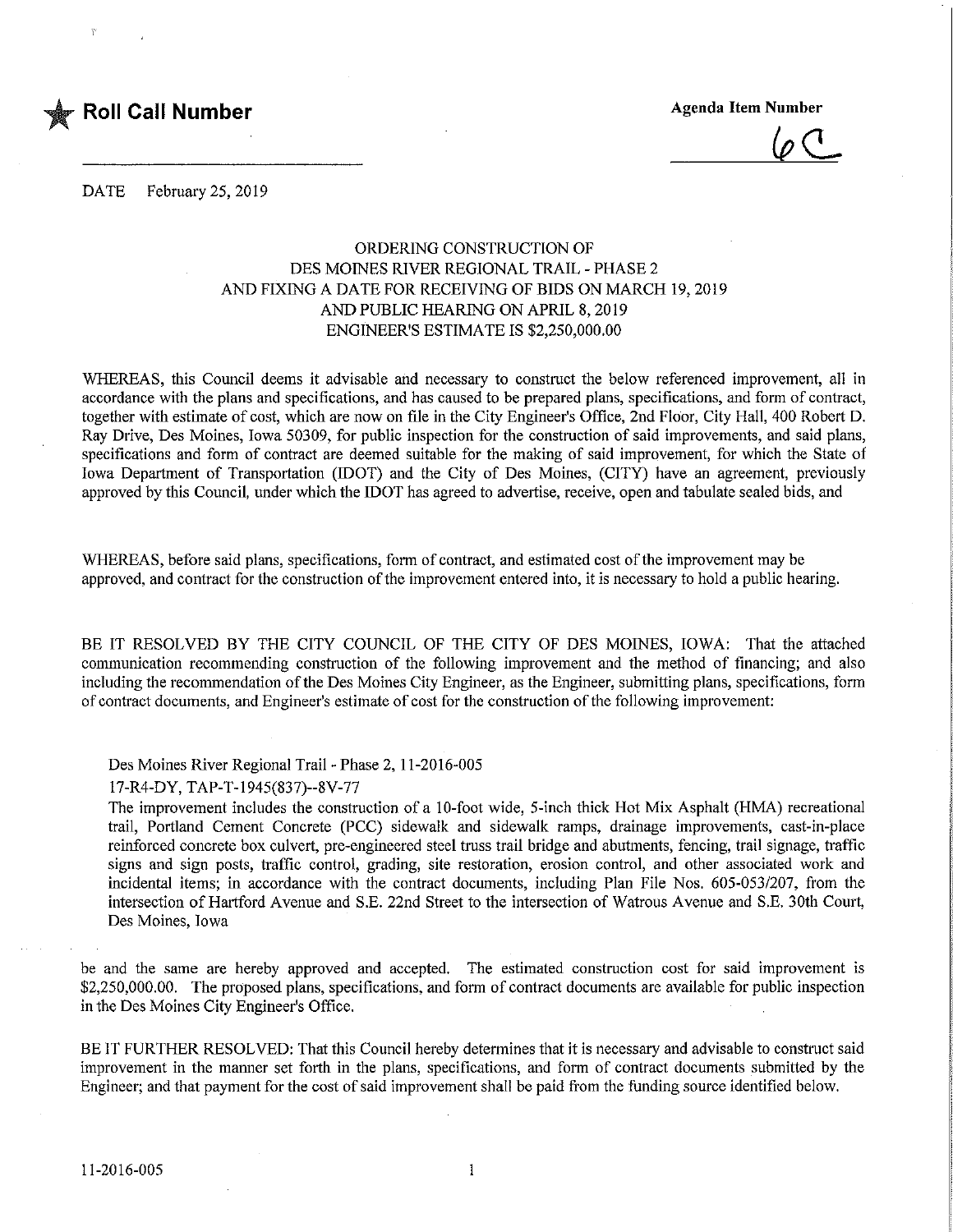

#### DATE February 25, 2019

BE IT FURTHER RESOLVED: That a public hearing on said plans, specifications, form of contract documents, and Engineer's estimate of construction cost for said improvement be held in the City Council Chambers, 2nd Floor, City Hall, 400 Robert D. Ray Drive, Des Moines, Iowa, at 5:00 p.m. on April 8, 2019, at which time this Council will consider any objections offered thereto or to the making of said improvement.

BE IT FURTHER RESOLVED: That proposals will be received by the Iowa Department of Transportation, for the construction of said improvements, and the taking of bids in the manner required by law. Proposals received will be opened and tabulated by the Iowa Department of Transportation on March 19, 2019, after which the bids together with a report and recommendation of the Chief Civil Engineer, will be presented to City Council at its next meeting for action thereon.

BE IT FURTHER RESOLVED: That an appropriate Notice to Bidders for said improvement be posted, and Notice of Public Hearing for said improvement be published in the Des Moines Register, all as provided and directed by Chapter 26 and/or 314, Code of Iowa.

(City Council Communication Number  $\sqrt{9}$ -Ololo attached.)

Moved by the contract of the contract of the contract of the contract of the adopt.

 $\bm{\breve{S}}$  $\mathcal{\breve{\rho}}$ 

FORM APPROVED: THE RESERVED OF THE RESERVED OF THE RESERVED OF THE RESERVED OF THE RESERVED OF THE RESERVED OF THE RESERVED OF THE RESERVED OF THE RESERVED OF THE RESERVED OF THE RESERVED OF THE RESERVED OF THE RESERVED OF

Kathleen Vanderpool \ Robert L. Fagen Deputy City Attorney **Des Moines Finance Director** Des Moines Finance Director

Funding Source: New Project PK183 formerly part of 2018-2019 CIP, Page Parks - 8, Multi-Use Trails, PK045, Various Funding, Being: \$1,100,000 maximum in Federal funds from Transportation Alternative Program (TAP), and Surface Transportation Block Grant Program (STBG), and \$250,000 in Federal Recreation Trail Grant for 80% eligible construction costs only under IDOT Project No. TAP-T-1945(837)—8V-77; \$300,000 Iowa DNR REAP Grant, Agreement 17-R4-DY; and the remaining \$600,000 from Multi-Use Trails, PK045. G.O. Bonds

| <b>COUNCIL ACTION</b> | YEAS | <b>NAYS</b> | Pass | <b>ABSENT</b> |
|-----------------------|------|-------------|------|---------------|
| <b>COWNIE</b>         |      |             |      |               |
| <b>BOESEN</b>         |      |             |      |               |
| COLEMAN               |      |             |      |               |
| <b>GATTO</b>          |      |             |      |               |
| <b>GRAY</b>           |      |             |      |               |
| MANDELBAUM            |      |             |      |               |
| WESTERGAARD           |      |             |      |               |
| <b>TOTAL</b>          |      |             |      |               |
| <b>MOTION CARRIED</b> |      |             |      | APPROVED      |

#### **ERTIFICATE**

, DIANE RAUH, City Clerk of said City hereby certify that at a meeting of the City Council of aid City of Des Moines, held on the above date, mong other proceedings the above was adopted.

IN WITNESS WHEREOF, I have hereunto set my and and affixed my seal the day and year first bove written.

City Clerk

Mayor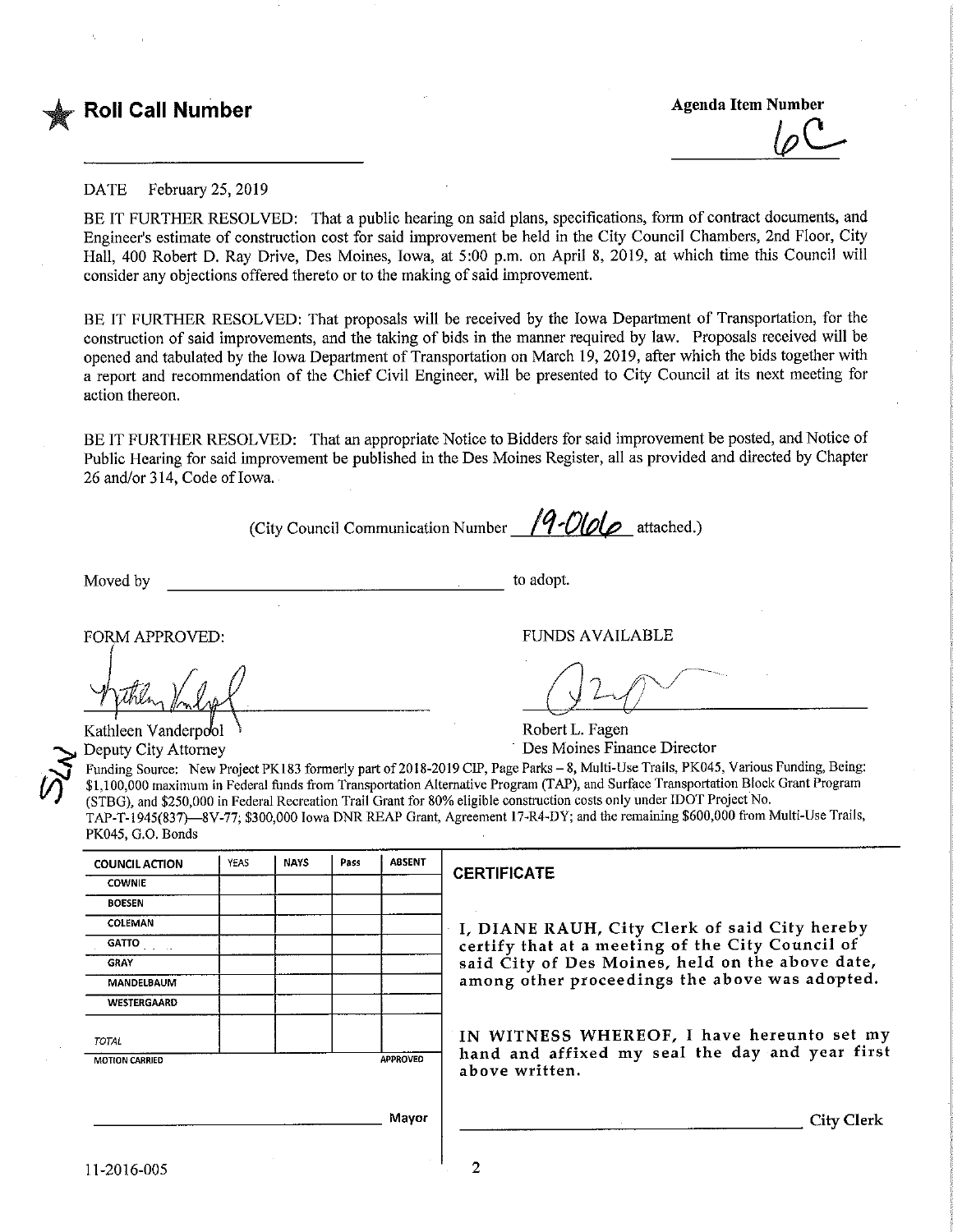# CONSTRUCTION ESTIMATE

DEPARTMENT OF ENGINEERING CITY OF DES MOiNES, IOWA

 $\mathcal{A}$ 

 $\mathbb{R}^2$ 

Activity ID 11-2016-005 TAP-T-1945(837)-8V-77 DATE: 12/14/2018

 $6C$ 

 $\overline{\phantom{0}}$ 

### PROJECT: Des Moines River Trail - Phase 2

| UNIT PRICE<br><b>TOTAL</b><br>UNIT<br><b>TOTAL</b><br><b>ITEM</b><br><b>DESCRIPTION</b><br>\$<br>$7.5$ \$<br>10,000.00<br>75,000.00<br><b>ACRE</b><br>$\pmb{\ast}$<br><b>CLEARING AND GRUBBING</b><br>1<br>18641.8 \$<br>15.00<br>\$<br>279,627.00<br>CY.<br>2<br>EXCAVATION, CLASS 10, ROADWAY AND BORROW<br>\$<br>$5489.8$ \$<br>43,918.40<br>8.00<br>СY<br>3<br> TOPSOIL, STRIP, SALVAGE AND SPREAD<br>\$<br>\$<br>3600.0<br>10.00<br>36,000.00<br>COMPACTION WITH MOISTURE AND DENSITY CONTROL<br>СY<br>4<br>\$<br>- \$<br>6.00<br>12,000.00<br>SY<br>2000.0<br>5<br>SUBGRADE STABILIZATION MATERIAL, POLYMER GRID<br>CY<br>3930.5<br>\$<br>55.00<br>\$<br>216,177.50<br><b>MODIFIED SUBBASE</b><br>6<br>\$<br>265.0<br>$\sqrt{2}$<br>31,800.00<br><b>STA</b><br>120.00<br>7<br>SHOULDER FINISHING, EARTH<br>\$<br>34,700.00<br>GAL.<br>1735,0<br>-\$<br>20.00<br>8<br>ASPHALT EMULSION FOR FOG SEAL (PAVEMENT)<br>\$<br>320.0<br>\$<br>40.00<br>12,800.00<br>CY<br>* FLOODED BACKFILL<br>9<br>\$<br>108.2<br>\$<br>600.00<br>64,920.00<br>CY<br>STRUCTURAL CONCRETE (RCB CULVERT)<br>10<br>\$<br>18178.0<br>\$<br>1.25<br>22,722.50<br>LВ<br>11<br>REINFORCING STEEL<br>\$<br>\$<br>11,000.00<br><b>EACH</b><br>11.0<br>1,000.00<br>12<br>APRONS, CONCRETE, 15 IN. DIA.<br>\$<br>\$<br>1,200.00<br>14,400.00<br>EACH<br>12.0<br>13<br>APRONS, CONCRETE, 18 IN. DIA.<br>\$<br>10,500.00<br><b>EACH</b><br>7.0<br>-\$<br>1,500.00<br>14<br>APRONS, CONCRETE, 24 IN. DIA.<br>\$<br>1,800.00<br>EACH<br>1.0<br>- \$<br>1,800.00<br>APRONS, CONCRETE, 30 IN. DIA.<br>15<br>2.0<br>\$<br>2,000.00<br>\$<br>4,000.00<br>EACH<br>16<br>APRONS, CONCRETE, 36 IN. DIA.<br>\$<br>\$<br>2.0<br>2,400.00<br>4,800.00<br>EACH<br>17<br>APRONS, CONCRETE, 42 IN. DIA.<br>\$<br>97.0<br>\$<br>90,00<br>8,730.00<br>LF<br>CULVERT, 3000D CONCRETE ENTRANCE PIPE, 15 IN. DIA.<br>18<br>\$<br>95.00<br>8,835.00<br>LF<br>93.0<br>\$<br>CULVERT, 3000D CONCRETE ENTRANCE PIPE, 18 IN. DIA.<br>19<br>\$<br>16,800.00<br>LF<br>160.0<br>\$<br>105.00<br>CULVERT, 3000D CONCRETE ENTRANCE PIPE, 24 IN. DIA.<br>20<br>\$<br>LF<br>34.0<br>\$<br>120.00<br>4,080.00<br>CULVERT, 3000D CONCRETE ENTRANCE PIPE, 30 IN. DIA.<br>21<br>$\sqrt{3}$<br>130.00<br>\$<br>2,080.00<br>LF<br>16.0<br>CULVERT, 3000D CONCRETE ENTRANCE PIPE, 36 IN. DIA.<br>22<br>\$<br>LF<br>- \$<br>150.00<br>3,600.00<br>24.0<br>23<br>CULVERT, 3000D CONCRETE ENTRANCE PIPE, 42 IN. DIA.<br>\$<br>$\bullet$<br>15,000.00<br>15,000.00<br><b>EACH</b><br>1.0 <sub>l</sub><br>TEMPORARY STREAM DIVERSION<br>24<br>1.0<br>\$ 310,000.00<br>\$<br>310,000.00<br><b>EACH</b><br>PRE-ENGINEERED STEEL TRUSS TRAIL BRIDGE, 120'-0" X 12'-0"<br>25<br>1.0<br>$\mathfrak{S}$<br>3,000.00<br>\$<br>3,000.00<br><b>EACH</b><br>INTAKE, SW-512, 24 IN.<br>26<br>\$<br>1.0<br>- \$<br>3,200.00<br>EACH<br>3,200.00<br>27<br>INTAKE, SW-512, 30 IN.<br>\$<br>$\sqrt{3}$<br>3,500.00<br>1.0 <sub>l</sub><br>3,500.00<br>EACH<br>28<br>INTAKE, SW-512, 36 IN.<br>\$<br>-\$<br>3,000.00<br>3,000.00<br><b>EACH</b><br>1.0<br>CONNECTION TO EXISTING INTAKE<br>29<br>$306.0$ \$<br>\$<br>LF<br>20.00<br>6,120.00<br>SUBDRAIN, STANDARD, NON-PERFORATED, 6 IN., AS PER PLAN<br>30<br>$88.0$ \$<br>\$<br><b>LF</b><br>30,00<br>2,640.00<br>SUBDRAIN, STANDARD, NON-PERFORATED, 8 IN., AS PER PLAN<br>31<br>5.0<br>\$<br>\$<br>2,500.00<br>EACH<br>500.00<br>SUBDRAIN OUTLET, DR-305<br>32<br>$66.0$ \$<br>LF<br>25.00<br>\$<br>1,650.00<br>REMOVE STORM SEWER PIPE LESS THAN OR EQUAL TO 36 IN.<br>33<br>\$<br>554.0<br>\$<br>3.00<br>1,662.00<br>SY<br><b>ENGINEERING FABRIC</b><br>34<br>$517.9$ \$<br>40.00<br>\$<br>20,716.00<br><b>TON</b><br>REVETMENT, CLASS E<br>35<br>$267.7$ \$<br>30.00<br>\$<br>8,031.00<br><b>TON</b><br><b>EROSION STONE</b><br>36<br>$28.2$ \$<br>\$<br>705.00<br>SY<br>25.00<br>REMOVAL OF PAVEMENT<br>37<br>700.00<br>700.00<br>\$<br>$1.0$ \$<br>EACH<br>REMOVAL OF INTAKES AND UTILITY ACCESSES<br>38<br>\$<br>14414.0 \$<br>40.00<br>576,560.00<br>SY<br>RECREATIONAL TRAIL, HOT MIX ASPHALT, 5 IN.<br>39<br>\$<br>SY<br>$42.0$ \$<br>60.00<br>2,520.00<br>RECREATIONAL TRAIL, HOT MIX ASPHALT, 8 IN.<br>40<br>\$<br>6,663.00<br>666.3 \$<br>10.00<br>SY<br>REMOVAL OF SIDEWALK<br>41<br>$29.4$ \$<br>60.00<br>\$<br>1,764.00<br>SY<br>SIDEWALK, P.C. CONCRETE, 4 IN.<br>42<br>\$<br>$351.4$ \$<br>24,598.00<br>70.00<br>SY<br>SIDEWALK, P.C. CONCRETE, 6 IN.<br>43<br>$144.0$ \$<br>40.00<br>5,760.00<br>SF |    |                     | <b>ESTIMATED UNITS</b> |  | <b>AMOUNT</b> |    |
|-----------------------------------------------------------------------------------------------------------------------------------------------------------------------------------------------------------------------------------------------------------------------------------------------------------------------------------------------------------------------------------------------------------------------------------------------------------------------------------------------------------------------------------------------------------------------------------------------------------------------------------------------------------------------------------------------------------------------------------------------------------------------------------------------------------------------------------------------------------------------------------------------------------------------------------------------------------------------------------------------------------------------------------------------------------------------------------------------------------------------------------------------------------------------------------------------------------------------------------------------------------------------------------------------------------------------------------------------------------------------------------------------------------------------------------------------------------------------------------------------------------------------------------------------------------------------------------------------------------------------------------------------------------------------------------------------------------------------------------------------------------------------------------------------------------------------------------------------------------------------------------------------------------------------------------------------------------------------------------------------------------------------------------------------------------------------------------------------------------------------------------------------------------------------------------------------------------------------------------------------------------------------------------------------------------------------------------------------------------------------------------------------------------------------------------------------------------------------------------------------------------------------------------------------------------------------------------------------------------------------------------------------------------------------------------------------------------------------------------------------------------------------------------------------------------------------------------------------------------------------------------------------------------------------------------------------------------------------------------------------------------------------------------------------------------------------------------------------------------------------------------------------------------------------------------------------------------------------------------------------------------------------------------------------------------------------------------------------------------------------------------------------------------------------------------------------------------------------------------------------------------------------------------------------------------------------------------------------------------------------------------------------------------------------------------------------------------------------------------------------------------------------------------------------------------------------------------------------------------------------------------------------------------------------------------------------------------------------------------------------------------------------------------------------------------------------------------------------------------------------------------------------------------------------------------------------------------------------------------------------------------------------------------------------------------------------------------------------------------------------------------------------------------------------------------------------------------------------------------|----|---------------------|------------------------|--|---------------|----|
|                                                                                                                                                                                                                                                                                                                                                                                                                                                                                                                                                                                                                                                                                                                                                                                                                                                                                                                                                                                                                                                                                                                                                                                                                                                                                                                                                                                                                                                                                                                                                                                                                                                                                                                                                                                                                                                                                                                                                                                                                                                                                                                                                                                                                                                                                                                                                                                                                                                                                                                                                                                                                                                                                                                                                                                                                                                                                                                                                                                                                                                                                                                                                                                                                                                                                                                                                                                                                                                                                                                                                                                                                                                                                                                                                                                                                                                                                                                                                                                                                                                                                                                                                                                                                                                                                                                                                                                                                                                                                   |    |                     |                        |  |               |    |
|                                                                                                                                                                                                                                                                                                                                                                                                                                                                                                                                                                                                                                                                                                                                                                                                                                                                                                                                                                                                                                                                                                                                                                                                                                                                                                                                                                                                                                                                                                                                                                                                                                                                                                                                                                                                                                                                                                                                                                                                                                                                                                                                                                                                                                                                                                                                                                                                                                                                                                                                                                                                                                                                                                                                                                                                                                                                                                                                                                                                                                                                                                                                                                                                                                                                                                                                                                                                                                                                                                                                                                                                                                                                                                                                                                                                                                                                                                                                                                                                                                                                                                                                                                                                                                                                                                                                                                                                                                                                                   |    |                     |                        |  |               |    |
|                                                                                                                                                                                                                                                                                                                                                                                                                                                                                                                                                                                                                                                                                                                                                                                                                                                                                                                                                                                                                                                                                                                                                                                                                                                                                                                                                                                                                                                                                                                                                                                                                                                                                                                                                                                                                                                                                                                                                                                                                                                                                                                                                                                                                                                                                                                                                                                                                                                                                                                                                                                                                                                                                                                                                                                                                                                                                                                                                                                                                                                                                                                                                                                                                                                                                                                                                                                                                                                                                                                                                                                                                                                                                                                                                                                                                                                                                                                                                                                                                                                                                                                                                                                                                                                                                                                                                                                                                                                                                   |    |                     |                        |  |               |    |
|                                                                                                                                                                                                                                                                                                                                                                                                                                                                                                                                                                                                                                                                                                                                                                                                                                                                                                                                                                                                                                                                                                                                                                                                                                                                                                                                                                                                                                                                                                                                                                                                                                                                                                                                                                                                                                                                                                                                                                                                                                                                                                                                                                                                                                                                                                                                                                                                                                                                                                                                                                                                                                                                                                                                                                                                                                                                                                                                                                                                                                                                                                                                                                                                                                                                                                                                                                                                                                                                                                                                                                                                                                                                                                                                                                                                                                                                                                                                                                                                                                                                                                                                                                                                                                                                                                                                                                                                                                                                                   |    |                     |                        |  |               |    |
|                                                                                                                                                                                                                                                                                                                                                                                                                                                                                                                                                                                                                                                                                                                                                                                                                                                                                                                                                                                                                                                                                                                                                                                                                                                                                                                                                                                                                                                                                                                                                                                                                                                                                                                                                                                                                                                                                                                                                                                                                                                                                                                                                                                                                                                                                                                                                                                                                                                                                                                                                                                                                                                                                                                                                                                                                                                                                                                                                                                                                                                                                                                                                                                                                                                                                                                                                                                                                                                                                                                                                                                                                                                                                                                                                                                                                                                                                                                                                                                                                                                                                                                                                                                                                                                                                                                                                                                                                                                                                   |    |                     |                        |  |               |    |
|                                                                                                                                                                                                                                                                                                                                                                                                                                                                                                                                                                                                                                                                                                                                                                                                                                                                                                                                                                                                                                                                                                                                                                                                                                                                                                                                                                                                                                                                                                                                                                                                                                                                                                                                                                                                                                                                                                                                                                                                                                                                                                                                                                                                                                                                                                                                                                                                                                                                                                                                                                                                                                                                                                                                                                                                                                                                                                                                                                                                                                                                                                                                                                                                                                                                                                                                                                                                                                                                                                                                                                                                                                                                                                                                                                                                                                                                                                                                                                                                                                                                                                                                                                                                                                                                                                                                                                                                                                                                                   |    |                     |                        |  |               |    |
|                                                                                                                                                                                                                                                                                                                                                                                                                                                                                                                                                                                                                                                                                                                                                                                                                                                                                                                                                                                                                                                                                                                                                                                                                                                                                                                                                                                                                                                                                                                                                                                                                                                                                                                                                                                                                                                                                                                                                                                                                                                                                                                                                                                                                                                                                                                                                                                                                                                                                                                                                                                                                                                                                                                                                                                                                                                                                                                                                                                                                                                                                                                                                                                                                                                                                                                                                                                                                                                                                                                                                                                                                                                                                                                                                                                                                                                                                                                                                                                                                                                                                                                                                                                                                                                                                                                                                                                                                                                                                   |    |                     |                        |  |               |    |
|                                                                                                                                                                                                                                                                                                                                                                                                                                                                                                                                                                                                                                                                                                                                                                                                                                                                                                                                                                                                                                                                                                                                                                                                                                                                                                                                                                                                                                                                                                                                                                                                                                                                                                                                                                                                                                                                                                                                                                                                                                                                                                                                                                                                                                                                                                                                                                                                                                                                                                                                                                                                                                                                                                                                                                                                                                                                                                                                                                                                                                                                                                                                                                                                                                                                                                                                                                                                                                                                                                                                                                                                                                                                                                                                                                                                                                                                                                                                                                                                                                                                                                                                                                                                                                                                                                                                                                                                                                                                                   |    |                     |                        |  |               |    |
|                                                                                                                                                                                                                                                                                                                                                                                                                                                                                                                                                                                                                                                                                                                                                                                                                                                                                                                                                                                                                                                                                                                                                                                                                                                                                                                                                                                                                                                                                                                                                                                                                                                                                                                                                                                                                                                                                                                                                                                                                                                                                                                                                                                                                                                                                                                                                                                                                                                                                                                                                                                                                                                                                                                                                                                                                                                                                                                                                                                                                                                                                                                                                                                                                                                                                                                                                                                                                                                                                                                                                                                                                                                                                                                                                                                                                                                                                                                                                                                                                                                                                                                                                                                                                                                                                                                                                                                                                                                                                   |    |                     |                        |  |               |    |
|                                                                                                                                                                                                                                                                                                                                                                                                                                                                                                                                                                                                                                                                                                                                                                                                                                                                                                                                                                                                                                                                                                                                                                                                                                                                                                                                                                                                                                                                                                                                                                                                                                                                                                                                                                                                                                                                                                                                                                                                                                                                                                                                                                                                                                                                                                                                                                                                                                                                                                                                                                                                                                                                                                                                                                                                                                                                                                                                                                                                                                                                                                                                                                                                                                                                                                                                                                                                                                                                                                                                                                                                                                                                                                                                                                                                                                                                                                                                                                                                                                                                                                                                                                                                                                                                                                                                                                                                                                                                                   |    |                     |                        |  |               |    |
|                                                                                                                                                                                                                                                                                                                                                                                                                                                                                                                                                                                                                                                                                                                                                                                                                                                                                                                                                                                                                                                                                                                                                                                                                                                                                                                                                                                                                                                                                                                                                                                                                                                                                                                                                                                                                                                                                                                                                                                                                                                                                                                                                                                                                                                                                                                                                                                                                                                                                                                                                                                                                                                                                                                                                                                                                                                                                                                                                                                                                                                                                                                                                                                                                                                                                                                                                                                                                                                                                                                                                                                                                                                                                                                                                                                                                                                                                                                                                                                                                                                                                                                                                                                                                                                                                                                                                                                                                                                                                   |    |                     |                        |  |               |    |
|                                                                                                                                                                                                                                                                                                                                                                                                                                                                                                                                                                                                                                                                                                                                                                                                                                                                                                                                                                                                                                                                                                                                                                                                                                                                                                                                                                                                                                                                                                                                                                                                                                                                                                                                                                                                                                                                                                                                                                                                                                                                                                                                                                                                                                                                                                                                                                                                                                                                                                                                                                                                                                                                                                                                                                                                                                                                                                                                                                                                                                                                                                                                                                                                                                                                                                                                                                                                                                                                                                                                                                                                                                                                                                                                                                                                                                                                                                                                                                                                                                                                                                                                                                                                                                                                                                                                                                                                                                                                                   |    |                     |                        |  |               |    |
|                                                                                                                                                                                                                                                                                                                                                                                                                                                                                                                                                                                                                                                                                                                                                                                                                                                                                                                                                                                                                                                                                                                                                                                                                                                                                                                                                                                                                                                                                                                                                                                                                                                                                                                                                                                                                                                                                                                                                                                                                                                                                                                                                                                                                                                                                                                                                                                                                                                                                                                                                                                                                                                                                                                                                                                                                                                                                                                                                                                                                                                                                                                                                                                                                                                                                                                                                                                                                                                                                                                                                                                                                                                                                                                                                                                                                                                                                                                                                                                                                                                                                                                                                                                                                                                                                                                                                                                                                                                                                   |    |                     |                        |  |               |    |
|                                                                                                                                                                                                                                                                                                                                                                                                                                                                                                                                                                                                                                                                                                                                                                                                                                                                                                                                                                                                                                                                                                                                                                                                                                                                                                                                                                                                                                                                                                                                                                                                                                                                                                                                                                                                                                                                                                                                                                                                                                                                                                                                                                                                                                                                                                                                                                                                                                                                                                                                                                                                                                                                                                                                                                                                                                                                                                                                                                                                                                                                                                                                                                                                                                                                                                                                                                                                                                                                                                                                                                                                                                                                                                                                                                                                                                                                                                                                                                                                                                                                                                                                                                                                                                                                                                                                                                                                                                                                                   |    |                     |                        |  |               |    |
|                                                                                                                                                                                                                                                                                                                                                                                                                                                                                                                                                                                                                                                                                                                                                                                                                                                                                                                                                                                                                                                                                                                                                                                                                                                                                                                                                                                                                                                                                                                                                                                                                                                                                                                                                                                                                                                                                                                                                                                                                                                                                                                                                                                                                                                                                                                                                                                                                                                                                                                                                                                                                                                                                                                                                                                                                                                                                                                                                                                                                                                                                                                                                                                                                                                                                                                                                                                                                                                                                                                                                                                                                                                                                                                                                                                                                                                                                                                                                                                                                                                                                                                                                                                                                                                                                                                                                                                                                                                                                   |    |                     |                        |  |               |    |
|                                                                                                                                                                                                                                                                                                                                                                                                                                                                                                                                                                                                                                                                                                                                                                                                                                                                                                                                                                                                                                                                                                                                                                                                                                                                                                                                                                                                                                                                                                                                                                                                                                                                                                                                                                                                                                                                                                                                                                                                                                                                                                                                                                                                                                                                                                                                                                                                                                                                                                                                                                                                                                                                                                                                                                                                                                                                                                                                                                                                                                                                                                                                                                                                                                                                                                                                                                                                                                                                                                                                                                                                                                                                                                                                                                                                                                                                                                                                                                                                                                                                                                                                                                                                                                                                                                                                                                                                                                                                                   |    |                     |                        |  |               |    |
|                                                                                                                                                                                                                                                                                                                                                                                                                                                                                                                                                                                                                                                                                                                                                                                                                                                                                                                                                                                                                                                                                                                                                                                                                                                                                                                                                                                                                                                                                                                                                                                                                                                                                                                                                                                                                                                                                                                                                                                                                                                                                                                                                                                                                                                                                                                                                                                                                                                                                                                                                                                                                                                                                                                                                                                                                                                                                                                                                                                                                                                                                                                                                                                                                                                                                                                                                                                                                                                                                                                                                                                                                                                                                                                                                                                                                                                                                                                                                                                                                                                                                                                                                                                                                                                                                                                                                                                                                                                                                   |    |                     |                        |  |               |    |
|                                                                                                                                                                                                                                                                                                                                                                                                                                                                                                                                                                                                                                                                                                                                                                                                                                                                                                                                                                                                                                                                                                                                                                                                                                                                                                                                                                                                                                                                                                                                                                                                                                                                                                                                                                                                                                                                                                                                                                                                                                                                                                                                                                                                                                                                                                                                                                                                                                                                                                                                                                                                                                                                                                                                                                                                                                                                                                                                                                                                                                                                                                                                                                                                                                                                                                                                                                                                                                                                                                                                                                                                                                                                                                                                                                                                                                                                                                                                                                                                                                                                                                                                                                                                                                                                                                                                                                                                                                                                                   |    |                     |                        |  |               |    |
|                                                                                                                                                                                                                                                                                                                                                                                                                                                                                                                                                                                                                                                                                                                                                                                                                                                                                                                                                                                                                                                                                                                                                                                                                                                                                                                                                                                                                                                                                                                                                                                                                                                                                                                                                                                                                                                                                                                                                                                                                                                                                                                                                                                                                                                                                                                                                                                                                                                                                                                                                                                                                                                                                                                                                                                                                                                                                                                                                                                                                                                                                                                                                                                                                                                                                                                                                                                                                                                                                                                                                                                                                                                                                                                                                                                                                                                                                                                                                                                                                                                                                                                                                                                                                                                                                                                                                                                                                                                                                   |    |                     |                        |  |               |    |
|                                                                                                                                                                                                                                                                                                                                                                                                                                                                                                                                                                                                                                                                                                                                                                                                                                                                                                                                                                                                                                                                                                                                                                                                                                                                                                                                                                                                                                                                                                                                                                                                                                                                                                                                                                                                                                                                                                                                                                                                                                                                                                                                                                                                                                                                                                                                                                                                                                                                                                                                                                                                                                                                                                                                                                                                                                                                                                                                                                                                                                                                                                                                                                                                                                                                                                                                                                                                                                                                                                                                                                                                                                                                                                                                                                                                                                                                                                                                                                                                                                                                                                                                                                                                                                                                                                                                                                                                                                                                                   |    |                     |                        |  |               |    |
|                                                                                                                                                                                                                                                                                                                                                                                                                                                                                                                                                                                                                                                                                                                                                                                                                                                                                                                                                                                                                                                                                                                                                                                                                                                                                                                                                                                                                                                                                                                                                                                                                                                                                                                                                                                                                                                                                                                                                                                                                                                                                                                                                                                                                                                                                                                                                                                                                                                                                                                                                                                                                                                                                                                                                                                                                                                                                                                                                                                                                                                                                                                                                                                                                                                                                                                                                                                                                                                                                                                                                                                                                                                                                                                                                                                                                                                                                                                                                                                                                                                                                                                                                                                                                                                                                                                                                                                                                                                                                   |    |                     |                        |  |               |    |
|                                                                                                                                                                                                                                                                                                                                                                                                                                                                                                                                                                                                                                                                                                                                                                                                                                                                                                                                                                                                                                                                                                                                                                                                                                                                                                                                                                                                                                                                                                                                                                                                                                                                                                                                                                                                                                                                                                                                                                                                                                                                                                                                                                                                                                                                                                                                                                                                                                                                                                                                                                                                                                                                                                                                                                                                                                                                                                                                                                                                                                                                                                                                                                                                                                                                                                                                                                                                                                                                                                                                                                                                                                                                                                                                                                                                                                                                                                                                                                                                                                                                                                                                                                                                                                                                                                                                                                                                                                                                                   |    |                     |                        |  |               |    |
|                                                                                                                                                                                                                                                                                                                                                                                                                                                                                                                                                                                                                                                                                                                                                                                                                                                                                                                                                                                                                                                                                                                                                                                                                                                                                                                                                                                                                                                                                                                                                                                                                                                                                                                                                                                                                                                                                                                                                                                                                                                                                                                                                                                                                                                                                                                                                                                                                                                                                                                                                                                                                                                                                                                                                                                                                                                                                                                                                                                                                                                                                                                                                                                                                                                                                                                                                                                                                                                                                                                                                                                                                                                                                                                                                                                                                                                                                                                                                                                                                                                                                                                                                                                                                                                                                                                                                                                                                                                                                   |    |                     |                        |  |               |    |
|                                                                                                                                                                                                                                                                                                                                                                                                                                                                                                                                                                                                                                                                                                                                                                                                                                                                                                                                                                                                                                                                                                                                                                                                                                                                                                                                                                                                                                                                                                                                                                                                                                                                                                                                                                                                                                                                                                                                                                                                                                                                                                                                                                                                                                                                                                                                                                                                                                                                                                                                                                                                                                                                                                                                                                                                                                                                                                                                                                                                                                                                                                                                                                                                                                                                                                                                                                                                                                                                                                                                                                                                                                                                                                                                                                                                                                                                                                                                                                                                                                                                                                                                                                                                                                                                                                                                                                                                                                                                                   |    |                     |                        |  |               |    |
|                                                                                                                                                                                                                                                                                                                                                                                                                                                                                                                                                                                                                                                                                                                                                                                                                                                                                                                                                                                                                                                                                                                                                                                                                                                                                                                                                                                                                                                                                                                                                                                                                                                                                                                                                                                                                                                                                                                                                                                                                                                                                                                                                                                                                                                                                                                                                                                                                                                                                                                                                                                                                                                                                                                                                                                                                                                                                                                                                                                                                                                                                                                                                                                                                                                                                                                                                                                                                                                                                                                                                                                                                                                                                                                                                                                                                                                                                                                                                                                                                                                                                                                                                                                                                                                                                                                                                                                                                                                                                   |    |                     |                        |  |               |    |
|                                                                                                                                                                                                                                                                                                                                                                                                                                                                                                                                                                                                                                                                                                                                                                                                                                                                                                                                                                                                                                                                                                                                                                                                                                                                                                                                                                                                                                                                                                                                                                                                                                                                                                                                                                                                                                                                                                                                                                                                                                                                                                                                                                                                                                                                                                                                                                                                                                                                                                                                                                                                                                                                                                                                                                                                                                                                                                                                                                                                                                                                                                                                                                                                                                                                                                                                                                                                                                                                                                                                                                                                                                                                                                                                                                                                                                                                                                                                                                                                                                                                                                                                                                                                                                                                                                                                                                                                                                                                                   |    |                     |                        |  |               |    |
|                                                                                                                                                                                                                                                                                                                                                                                                                                                                                                                                                                                                                                                                                                                                                                                                                                                                                                                                                                                                                                                                                                                                                                                                                                                                                                                                                                                                                                                                                                                                                                                                                                                                                                                                                                                                                                                                                                                                                                                                                                                                                                                                                                                                                                                                                                                                                                                                                                                                                                                                                                                                                                                                                                                                                                                                                                                                                                                                                                                                                                                                                                                                                                                                                                                                                                                                                                                                                                                                                                                                                                                                                                                                                                                                                                                                                                                                                                                                                                                                                                                                                                                                                                                                                                                                                                                                                                                                                                                                                   |    |                     |                        |  |               |    |
|                                                                                                                                                                                                                                                                                                                                                                                                                                                                                                                                                                                                                                                                                                                                                                                                                                                                                                                                                                                                                                                                                                                                                                                                                                                                                                                                                                                                                                                                                                                                                                                                                                                                                                                                                                                                                                                                                                                                                                                                                                                                                                                                                                                                                                                                                                                                                                                                                                                                                                                                                                                                                                                                                                                                                                                                                                                                                                                                                                                                                                                                                                                                                                                                                                                                                                                                                                                                                                                                                                                                                                                                                                                                                                                                                                                                                                                                                                                                                                                                                                                                                                                                                                                                                                                                                                                                                                                                                                                                                   |    |                     |                        |  |               |    |
|                                                                                                                                                                                                                                                                                                                                                                                                                                                                                                                                                                                                                                                                                                                                                                                                                                                                                                                                                                                                                                                                                                                                                                                                                                                                                                                                                                                                                                                                                                                                                                                                                                                                                                                                                                                                                                                                                                                                                                                                                                                                                                                                                                                                                                                                                                                                                                                                                                                                                                                                                                                                                                                                                                                                                                                                                                                                                                                                                                                                                                                                                                                                                                                                                                                                                                                                                                                                                                                                                                                                                                                                                                                                                                                                                                                                                                                                                                                                                                                                                                                                                                                                                                                                                                                                                                                                                                                                                                                                                   |    |                     |                        |  |               |    |
|                                                                                                                                                                                                                                                                                                                                                                                                                                                                                                                                                                                                                                                                                                                                                                                                                                                                                                                                                                                                                                                                                                                                                                                                                                                                                                                                                                                                                                                                                                                                                                                                                                                                                                                                                                                                                                                                                                                                                                                                                                                                                                                                                                                                                                                                                                                                                                                                                                                                                                                                                                                                                                                                                                                                                                                                                                                                                                                                                                                                                                                                                                                                                                                                                                                                                                                                                                                                                                                                                                                                                                                                                                                                                                                                                                                                                                                                                                                                                                                                                                                                                                                                                                                                                                                                                                                                                                                                                                                                                   |    |                     |                        |  |               |    |
|                                                                                                                                                                                                                                                                                                                                                                                                                                                                                                                                                                                                                                                                                                                                                                                                                                                                                                                                                                                                                                                                                                                                                                                                                                                                                                                                                                                                                                                                                                                                                                                                                                                                                                                                                                                                                                                                                                                                                                                                                                                                                                                                                                                                                                                                                                                                                                                                                                                                                                                                                                                                                                                                                                                                                                                                                                                                                                                                                                                                                                                                                                                                                                                                                                                                                                                                                                                                                                                                                                                                                                                                                                                                                                                                                                                                                                                                                                                                                                                                                                                                                                                                                                                                                                                                                                                                                                                                                                                                                   |    |                     |                        |  |               |    |
|                                                                                                                                                                                                                                                                                                                                                                                                                                                                                                                                                                                                                                                                                                                                                                                                                                                                                                                                                                                                                                                                                                                                                                                                                                                                                                                                                                                                                                                                                                                                                                                                                                                                                                                                                                                                                                                                                                                                                                                                                                                                                                                                                                                                                                                                                                                                                                                                                                                                                                                                                                                                                                                                                                                                                                                                                                                                                                                                                                                                                                                                                                                                                                                                                                                                                                                                                                                                                                                                                                                                                                                                                                                                                                                                                                                                                                                                                                                                                                                                                                                                                                                                                                                                                                                                                                                                                                                                                                                                                   |    |                     |                        |  |               |    |
|                                                                                                                                                                                                                                                                                                                                                                                                                                                                                                                                                                                                                                                                                                                                                                                                                                                                                                                                                                                                                                                                                                                                                                                                                                                                                                                                                                                                                                                                                                                                                                                                                                                                                                                                                                                                                                                                                                                                                                                                                                                                                                                                                                                                                                                                                                                                                                                                                                                                                                                                                                                                                                                                                                                                                                                                                                                                                                                                                                                                                                                                                                                                                                                                                                                                                                                                                                                                                                                                                                                                                                                                                                                                                                                                                                                                                                                                                                                                                                                                                                                                                                                                                                                                                                                                                                                                                                                                                                                                                   |    |                     |                        |  |               |    |
|                                                                                                                                                                                                                                                                                                                                                                                                                                                                                                                                                                                                                                                                                                                                                                                                                                                                                                                                                                                                                                                                                                                                                                                                                                                                                                                                                                                                                                                                                                                                                                                                                                                                                                                                                                                                                                                                                                                                                                                                                                                                                                                                                                                                                                                                                                                                                                                                                                                                                                                                                                                                                                                                                                                                                                                                                                                                                                                                                                                                                                                                                                                                                                                                                                                                                                                                                                                                                                                                                                                                                                                                                                                                                                                                                                                                                                                                                                                                                                                                                                                                                                                                                                                                                                                                                                                                                                                                                                                                                   |    |                     |                        |  |               |    |
|                                                                                                                                                                                                                                                                                                                                                                                                                                                                                                                                                                                                                                                                                                                                                                                                                                                                                                                                                                                                                                                                                                                                                                                                                                                                                                                                                                                                                                                                                                                                                                                                                                                                                                                                                                                                                                                                                                                                                                                                                                                                                                                                                                                                                                                                                                                                                                                                                                                                                                                                                                                                                                                                                                                                                                                                                                                                                                                                                                                                                                                                                                                                                                                                                                                                                                                                                                                                                                                                                                                                                                                                                                                                                                                                                                                                                                                                                                                                                                                                                                                                                                                                                                                                                                                                                                                                                                                                                                                                                   |    |                     |                        |  |               |    |
|                                                                                                                                                                                                                                                                                                                                                                                                                                                                                                                                                                                                                                                                                                                                                                                                                                                                                                                                                                                                                                                                                                                                                                                                                                                                                                                                                                                                                                                                                                                                                                                                                                                                                                                                                                                                                                                                                                                                                                                                                                                                                                                                                                                                                                                                                                                                                                                                                                                                                                                                                                                                                                                                                                                                                                                                                                                                                                                                                                                                                                                                                                                                                                                                                                                                                                                                                                                                                                                                                                                                                                                                                                                                                                                                                                                                                                                                                                                                                                                                                                                                                                                                                                                                                                                                                                                                                                                                                                                                                   |    |                     |                        |  |               |    |
|                                                                                                                                                                                                                                                                                                                                                                                                                                                                                                                                                                                                                                                                                                                                                                                                                                                                                                                                                                                                                                                                                                                                                                                                                                                                                                                                                                                                                                                                                                                                                                                                                                                                                                                                                                                                                                                                                                                                                                                                                                                                                                                                                                                                                                                                                                                                                                                                                                                                                                                                                                                                                                                                                                                                                                                                                                                                                                                                                                                                                                                                                                                                                                                                                                                                                                                                                                                                                                                                                                                                                                                                                                                                                                                                                                                                                                                                                                                                                                                                                                                                                                                                                                                                                                                                                                                                                                                                                                                                                   |    |                     |                        |  |               |    |
|                                                                                                                                                                                                                                                                                                                                                                                                                                                                                                                                                                                                                                                                                                                                                                                                                                                                                                                                                                                                                                                                                                                                                                                                                                                                                                                                                                                                                                                                                                                                                                                                                                                                                                                                                                                                                                                                                                                                                                                                                                                                                                                                                                                                                                                                                                                                                                                                                                                                                                                                                                                                                                                                                                                                                                                                                                                                                                                                                                                                                                                                                                                                                                                                                                                                                                                                                                                                                                                                                                                                                                                                                                                                                                                                                                                                                                                                                                                                                                                                                                                                                                                                                                                                                                                                                                                                                                                                                                                                                   |    |                     |                        |  |               |    |
|                                                                                                                                                                                                                                                                                                                                                                                                                                                                                                                                                                                                                                                                                                                                                                                                                                                                                                                                                                                                                                                                                                                                                                                                                                                                                                                                                                                                                                                                                                                                                                                                                                                                                                                                                                                                                                                                                                                                                                                                                                                                                                                                                                                                                                                                                                                                                                                                                                                                                                                                                                                                                                                                                                                                                                                                                                                                                                                                                                                                                                                                                                                                                                                                                                                                                                                                                                                                                                                                                                                                                                                                                                                                                                                                                                                                                                                                                                                                                                                                                                                                                                                                                                                                                                                                                                                                                                                                                                                                                   |    |                     |                        |  |               |    |
|                                                                                                                                                                                                                                                                                                                                                                                                                                                                                                                                                                                                                                                                                                                                                                                                                                                                                                                                                                                                                                                                                                                                                                                                                                                                                                                                                                                                                                                                                                                                                                                                                                                                                                                                                                                                                                                                                                                                                                                                                                                                                                                                                                                                                                                                                                                                                                                                                                                                                                                                                                                                                                                                                                                                                                                                                                                                                                                                                                                                                                                                                                                                                                                                                                                                                                                                                                                                                                                                                                                                                                                                                                                                                                                                                                                                                                                                                                                                                                                                                                                                                                                                                                                                                                                                                                                                                                                                                                                                                   |    |                     |                        |  |               |    |
|                                                                                                                                                                                                                                                                                                                                                                                                                                                                                                                                                                                                                                                                                                                                                                                                                                                                                                                                                                                                                                                                                                                                                                                                                                                                                                                                                                                                                                                                                                                                                                                                                                                                                                                                                                                                                                                                                                                                                                                                                                                                                                                                                                                                                                                                                                                                                                                                                                                                                                                                                                                                                                                                                                                                                                                                                                                                                                                                                                                                                                                                                                                                                                                                                                                                                                                                                                                                                                                                                                                                                                                                                                                                                                                                                                                                                                                                                                                                                                                                                                                                                                                                                                                                                                                                                                                                                                                                                                                                                   |    |                     |                        |  |               |    |
|                                                                                                                                                                                                                                                                                                                                                                                                                                                                                                                                                                                                                                                                                                                                                                                                                                                                                                                                                                                                                                                                                                                                                                                                                                                                                                                                                                                                                                                                                                                                                                                                                                                                                                                                                                                                                                                                                                                                                                                                                                                                                                                                                                                                                                                                                                                                                                                                                                                                                                                                                                                                                                                                                                                                                                                                                                                                                                                                                                                                                                                                                                                                                                                                                                                                                                                                                                                                                                                                                                                                                                                                                                                                                                                                                                                                                                                                                                                                                                                                                                                                                                                                                                                                                                                                                                                                                                                                                                                                                   |    |                     |                        |  |               |    |
|                                                                                                                                                                                                                                                                                                                                                                                                                                                                                                                                                                                                                                                                                                                                                                                                                                                                                                                                                                                                                                                                                                                                                                                                                                                                                                                                                                                                                                                                                                                                                                                                                                                                                                                                                                                                                                                                                                                                                                                                                                                                                                                                                                                                                                                                                                                                                                                                                                                                                                                                                                                                                                                                                                                                                                                                                                                                                                                                                                                                                                                                                                                                                                                                                                                                                                                                                                                                                                                                                                                                                                                                                                                                                                                                                                                                                                                                                                                                                                                                                                                                                                                                                                                                                                                                                                                                                                                                                                                                                   |    |                     |                        |  |               |    |
|                                                                                                                                                                                                                                                                                                                                                                                                                                                                                                                                                                                                                                                                                                                                                                                                                                                                                                                                                                                                                                                                                                                                                                                                                                                                                                                                                                                                                                                                                                                                                                                                                                                                                                                                                                                                                                                                                                                                                                                                                                                                                                                                                                                                                                                                                                                                                                                                                                                                                                                                                                                                                                                                                                                                                                                                                                                                                                                                                                                                                                                                                                                                                                                                                                                                                                                                                                                                                                                                                                                                                                                                                                                                                                                                                                                                                                                                                                                                                                                                                                                                                                                                                                                                                                                                                                                                                                                                                                                                                   |    |                     |                        |  |               |    |
|                                                                                                                                                                                                                                                                                                                                                                                                                                                                                                                                                                                                                                                                                                                                                                                                                                                                                                                                                                                                                                                                                                                                                                                                                                                                                                                                                                                                                                                                                                                                                                                                                                                                                                                                                                                                                                                                                                                                                                                                                                                                                                                                                                                                                                                                                                                                                                                                                                                                                                                                                                                                                                                                                                                                                                                                                                                                                                                                                                                                                                                                                                                                                                                                                                                                                                                                                                                                                                                                                                                                                                                                                                                                                                                                                                                                                                                                                                                                                                                                                                                                                                                                                                                                                                                                                                                                                                                                                                                                                   | 44 | DETECTABLE WARNINGS |                        |  |               | \$ |

 $\ddot{\bullet}$ 

 $\sim$